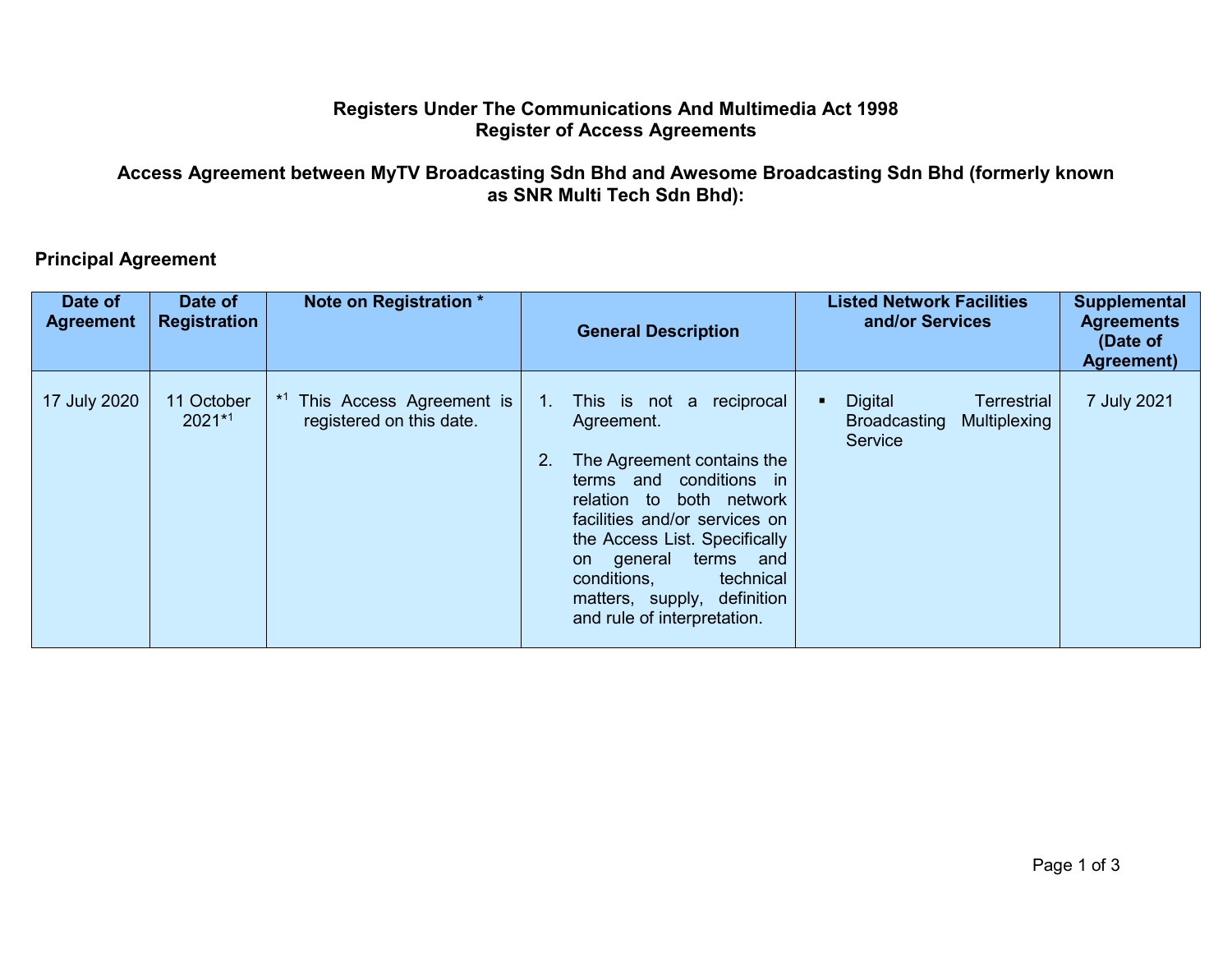## **Supplemental Agreement**

| No.          | Date of<br>Date of<br><b>Supplemental</b><br><b>Registration</b><br><b>Agreement</b> | <b>Note on Registration</b>                                                 | <b>General Description</b>                                                                                                                                                                                                                                                                                                                                                                                                                                                                                                                                                                                                                                                                                            | <b>Listed Network Facilities</b><br>and/or Services                                         |
|--------------|--------------------------------------------------------------------------------------|-----------------------------------------------------------------------------|-----------------------------------------------------------------------------------------------------------------------------------------------------------------------------------------------------------------------------------------------------------------------------------------------------------------------------------------------------------------------------------------------------------------------------------------------------------------------------------------------------------------------------------------------------------------------------------------------------------------------------------------------------------------------------------------------------------------------|---------------------------------------------------------------------------------------------|
| $\mathbf{1}$ | 7 July 2021<br>11 October<br>2021*1                                                  | $*1$<br>This Supplemental<br>Agreement<br>is<br>registered on this<br>date. | <b>This</b><br>1 <sub>1</sub><br>Supplemental<br>Agreement amends the<br>terms and conditions in the<br>principal<br>Access<br>Agreement<br>to<br>be<br>consistent<br>the<br>with<br>Commission<br><b>Determination</b><br>the<br>on<br>Mandatory Standard<br>on<br>Access, Determination No.<br>3 of 2016 as follows:<br>i. To include MSA subsection<br>$5.3.7(e)$ into the SA;<br>ii. To delete Condition 3.5.1 (i)<br>at page 16 in the SA;<br>iii. To delete Condition 3.5.1<br>(k) at page 17 from the SA<br>and replace it with MSA<br>subsection $5.4.11$ (a);<br>iv. To amend Condition 2.7(b)<br>at page 56 to reflect the<br>timeframe<br>specified<br><sub>in</sub><br>5.7.7 of the<br>subsection<br>MSA; | <b>Digital</b><br><b>Terrestrial</b><br>п<br>Multiplexing<br><b>Broadcasting</b><br>Service |